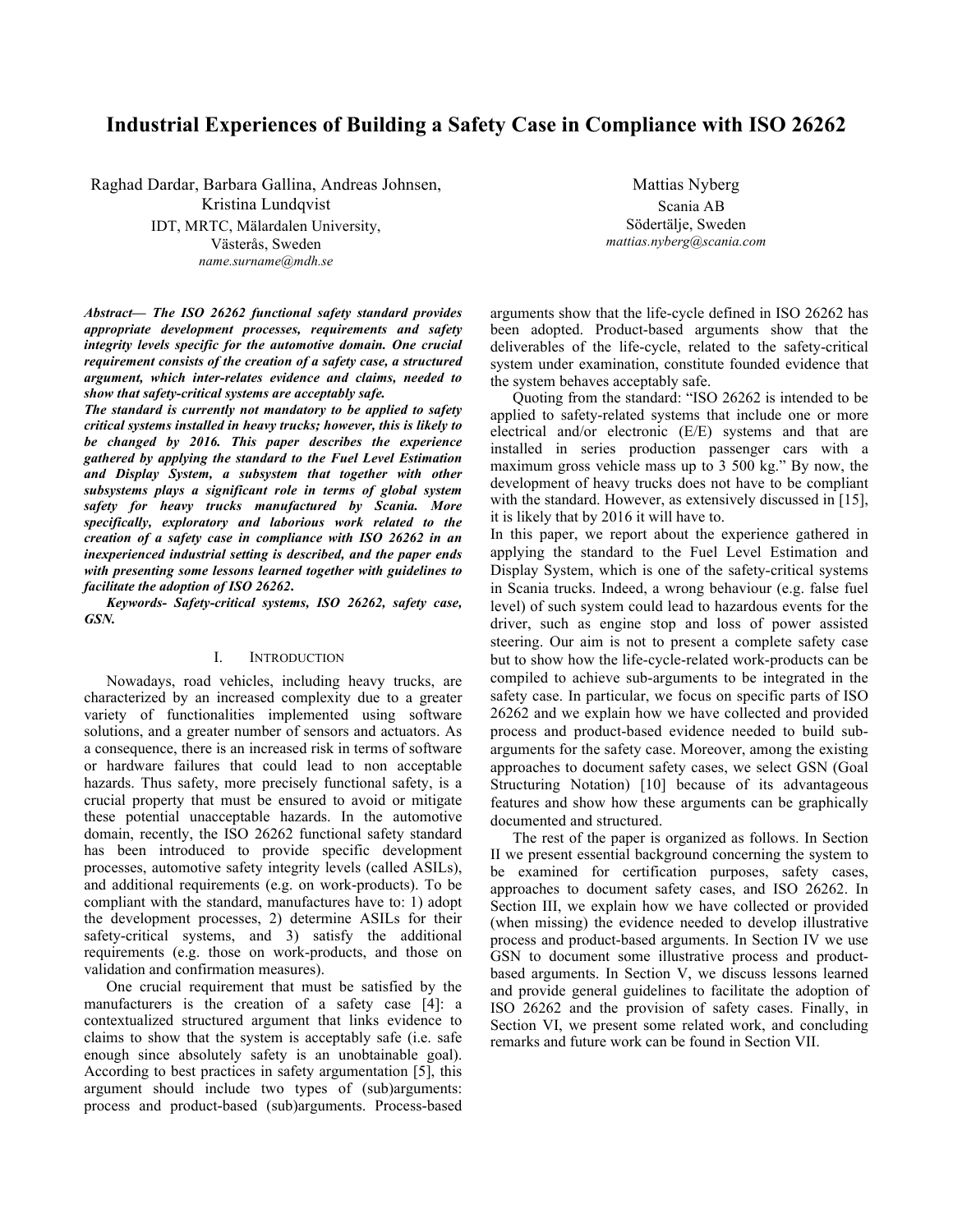## II. BACKGROUND

In this section we briefly present the essential background on which we base our work. In Section II.A we introduce the safety-critical system to be examined for safety argumentation purposes. In Section II.B we give an overview of ISO 26262. In Section II.C, we recall the definition of safety case. Finally, in Section II.D we present GSN, which is a widely accepted safety case documentation approach.

#### *A. Fuel Level Estimation and Display System*

The system under examination is called Fuel Level Estimation and Display System (FLEDS) and is part of a system of systems aimed at providing the controlling functionalities needed in heavy trucks and buses produced by Scania. As mentioned earlier, FLEDS plays a significant role in terms of global system safety.

The main functionality of the system consists of the estimation of the fuel level in the vehicle tank and presentation of this level on the display located in the dashboard. Additionally, the system must warn the driver if the fuel level is below a predefined level. As Figure 1 shows, the functionality is deployed onto three ECUs (Electronic Control Units): Engine Management System (EMS), Instrument Cluster (ICL), and Coordinator (COO). COO is responsible for estimating the fuel level, ICL is responsible for displaying it and EMS is responsible for calculating the fuel consumption, used in estimating the total fuel level. The ECUs are interconnected by a CAN (Controller Area Network) bus. The system has one sensor located in the fuel tank to sense the fuel volume and one actuator (fuel gauge) for displaying the fuel level to the driver. Moreover, a lamp is used to warn the driver in case a low fuel level has been reached. The correct behavior of FLEDS or at least a behavior qualifiable as acceptably safe is necessary to contribute to the safety of the global system. For instance, in the case of low level fuel, if the driver is not alerted (omission failure), it may happen that suddenly the truck stops and, in case of heavy traffic, human life can be threatened.



**Figure 1: Fuel Level Estimation and Display System.**

# *B. ISO 26262*

The ISO 26262 standard [2] is an automotive-specific interpretation of the basic safety standard IEC 61508 [3] for functional safety of electrical/electronic (E/E) and programmable electronic safety-related systems. The standard thereby provides a safety lifecycle that complies with the needs specific to the development of safety-related E/E systems within road vehicles with a maximum gross weight of 3.5 tons. Essentially, the standard addresses potential hazards caused by malfunction of E/E safetyrelated systems, and provides the necessary safety measures in order to achieve an acceptable level of safety. ASILs are provided for classifying risks of hazards. ASILs specify the necessary safety requirements that must be achieved to ensure an acceptable residual risk (i.e. the risk that remains after required safety measures have been applied, where the remaining risk must not include any unreasonable risk, that is, judged to be unacceptable in a certain context according to valid societal moral concepts, and where risk is the combination of the probability of occurrence of harm and the severity of that harm). Defined confirmation measures must finally be performed to ensure an acceptable level of safety.

As a reference process model, the standard uses a Vmodel to represent the different phases of the system development. The reference model mainly consists of three phases: Concept phase (part 3), Product development (part 4, 5 and 6), and Production and operation (part 7).

**In the Concept phase:** the item – which could be a system (1.129) or array of systems to implement a function at the vehicle level, to which ISO 26262 is applied – to be developed in compliance with the standard is firstly defined. This entails in defining the functional, non-functional, legal and already known safety-requirements of the item. The purpose, primarily assumed architecture, boundary and interfaces of the item shall be defined as well. Secondly, potential hazards of the item are identified and ASILclassified through hazard analysis and risk assessment. Concurrently, Safety Goals (SGs), which inherit the ASILs of the corresponding hazards, shall be formulated for the identified hazards. These SGs describe characteristics needed to avoid hazards or to reduce risk associated with the hazards to an acceptable level. Thirdly, Functional Safety Requirements (FSRs) shall be specified for each SG. FSRs describe basic safety mechanisms, implementationindependent safety-related behaviour, and safety measures that have to be provided by elements in the primarily assumed system architecture for complying with the SGs and their ASILs. FSRs do only consider functional aspects of the system and not how these are technically implemented in hardware or software. FSRs inherit the same ASILs as the corresponding SGs and shall be allocated to elements of the primarily assumed system architecture.

**In the Product development phase**: Technical Safety Requirements (TSRs) shall firstly be specified for each FSR. These shall detail and decompose the FSRs into requirements which describe how to implement the safety mechanisms and safety measures described by the FSRs. Secondly, a system design that meets the FSRs and TSRs shall be developed. Hence, the design must be verified against the TSRs. Thirdly, TSRs shall themselves be decomposed until they are allocated to concrete hardware and software elements in the design, i.e., down to the separation of software and hardware. Concurrently, the design must be refined and verified (e.g. model-checked) with respect to the granularity of the requirements.

**The Production and operation phase**: impose the necessary directives to ensure that the required functional safety is guaranteed through the production process, and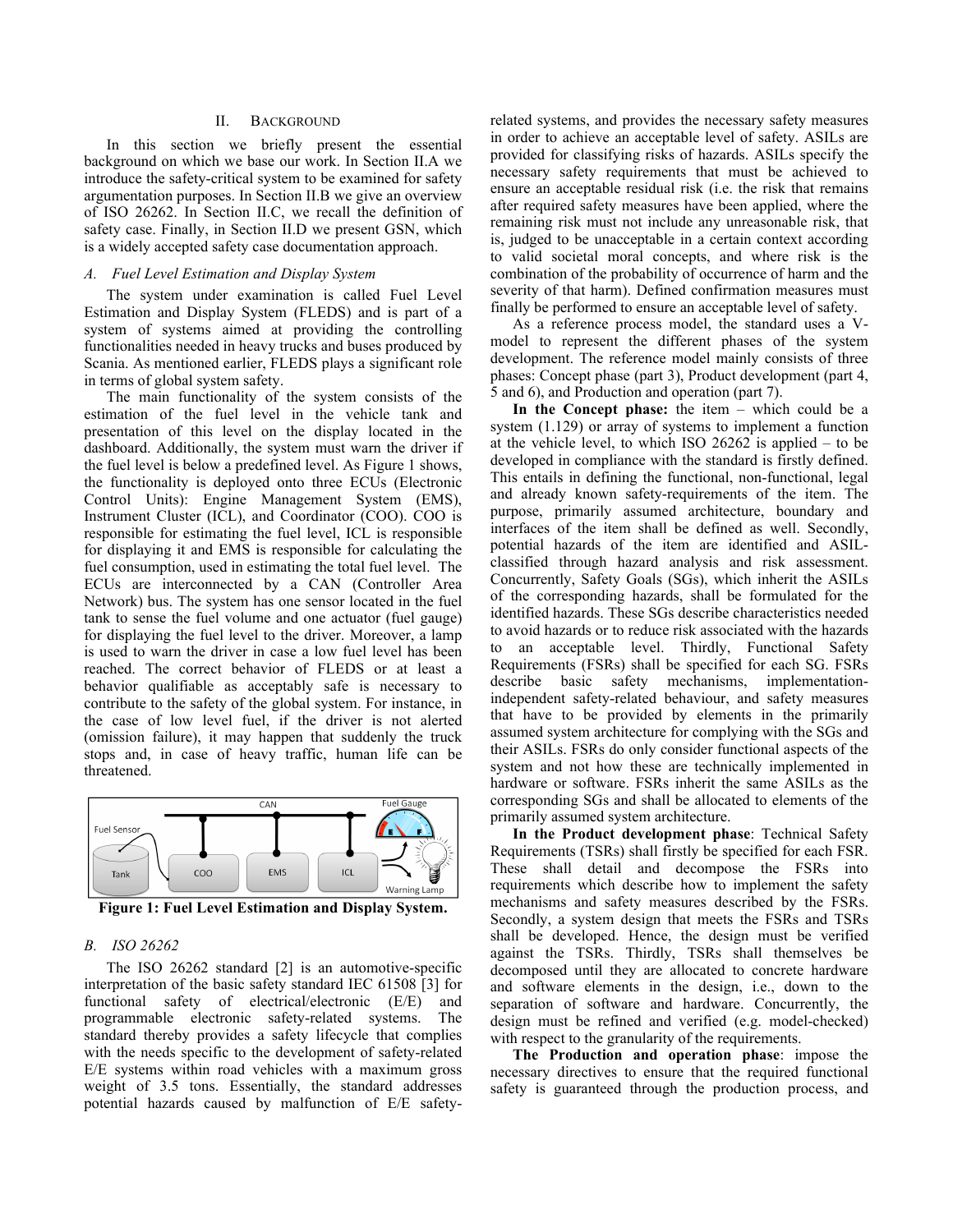maintained during the vehicle operation. We will not elaborate on this subject in the paper.

In addition, the standard provides a vocabulary (part 1), requirements of the institution responsible for the complete safety lifecycle and its individual activities (part 2), supporting processes (part 8), and ASIL-oriented and safetyoriented analyses directives (part 9).

# *C. Safety Cases*

In the case a safety critical system must be certified, it has to be shown to be acceptably safe to achieve the certificate. The proof is provided through a contextualized structured argument that links evidence to claims. This structured argument is known as a safety case [4]. The main conceptual elements of a safety case are:

- •*Requirements (claims)*: represent the safety requirements (goals) that must be satisfied (achieved) in order to ensure the safety of the system.
- •*Evidence*: represents the proof that a goal is achieved. It is based on the development process, on product-based deliverables (testing, verification, simulation results), and on safety management.
- •*Argument*: represents the relationship between safety requirements and their evidence.
- •*Context*: Identifies the domain or scope within which the safety is to be argued.

It must be recalled that a safety case without evidence is unfounded and a safety case without an argument is unexplained [11]. A safety case is expected to include two types of arguments: process and product-based arguments. The first type is devoted to show that a product has been developed in compliance with the process defined in the domain-specific standard. The second type is devoted to show that the product satisfies the safety requirements derived during the hazard analysis.

## *D. Documentation of safety cases*

As extensively discussed in [7], several documenting approaches (textual and/or graphical) exist to structure a safety case. A review of these approaches is outside the scope of this paper. By building on existing reviews, among the existing approaches, we select the Goal Structuring Notation (GSN) [10] since, with respect to our needs, it is an adequate means to structure parts of the safety case for FLEDS. From a user perspective, the main interesting features of GSN are: an easy to grasp syntax (direct experience), support for modularity [12] and product lines [13] enabling reuse possibilities, availability of patterns [14], active research community aiming at enhancing its formality and thus increasing its acceptance, and tool support (commercial/open-source).

GSN permits users to structure their argumentation into flat or hierarchically nested graphs (constituted of a set of nodes and a set of edges), called goal structures. To make the paper self-contained, in Figure 2, we recall the concrete

syntax of the GSN core modeling elements used in Section IV, and the following list describes their informal semantics.

- *Goal:* represents a claim about the system.
- •*Strategy*: represents a method that is used to decompose a goal into sub goals.
- •*Solution*: represents the evidence that a particular goal has been achieved.
- •*Context*: represents the domain or scope in which a goal, evidence or strategy is given.
- •*Supported by*: represents an inferential or evidential relationship. Inferential relationships declare that there is an inference between goals in the argument. Evidential relationships declare the link between a goal and the evidence used to substantiate it.



**Figure 2 Partial concrete syntax of GSN.**

As Figure 2 shows, all the nodes are characterized by an identifier (ID) and a statement, which is supposed to be written in natural language and thus can contain fallacious information [6]. GSN is not a formal language and thus ambiguities and fallacies can be introduced. However, its user-friendly characteristics are convincing enough to select it as a means for structuring argumentations in contexts previously used to natural language.

#### III. COLLECTION AND PROVISION OF EVIDENCE

To build a safety case, first of all, the claims to be supported must be clear and the evidence to support them must be identified. Usually, the top-level claim is that the system is acceptably safe with respect to the definition of acceptably safe. This top-level claim is shown to be founded by providing evidence that all the hazards that lead to intolerable risk are mitigated. This top-level claim stems from the objective of ISO 26262, which states that the product should ensure a sufficient and acceptable level of safety. Our work has not consisted in making a cost and benefit analysis to achieve a definition of acceptably safe for which the risk is as low as reasonably practical. Instead, we have proceeded as if a definition was present or at least could be provided in further developments of this work. Our main focus has been in finding a clear mapping between the evidence required by the standard and the evidence available in the company. This mapping was needed to understand which evidence could be collected to build the safety case and which evidence was missing and needed to be provided. To do such mapping, we thoroughly studied FLEDS, ISO 26262 and the safety life-cycle adopted by the company. Moreover, interviews have been conducted with the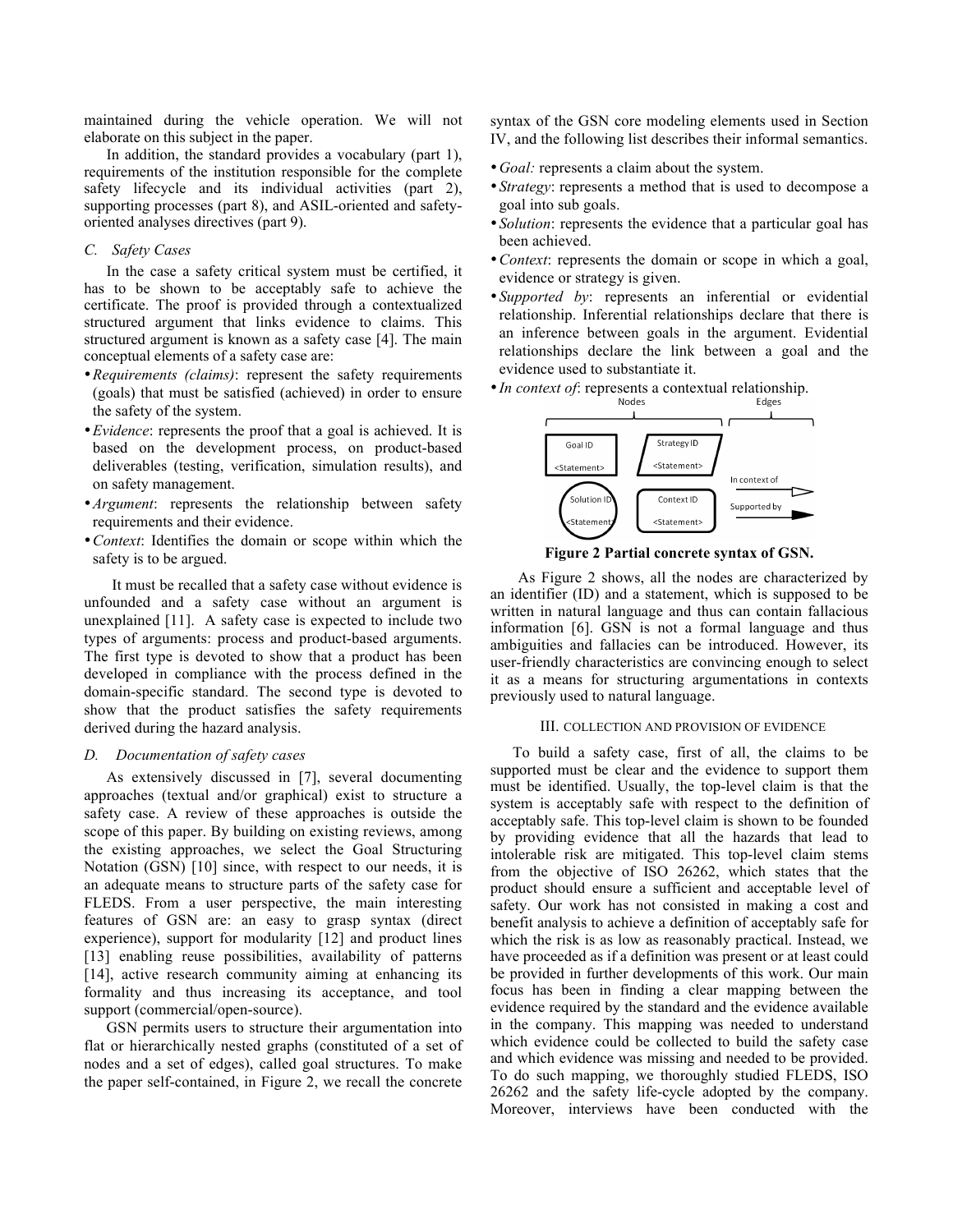employees who were involved in the development of the system. The interviews and the study have allowed us to identify the product and process-based evidence. The following list shows the evidence that was available.

- •Requirement definitions have been found. The requirements were specified at different levels of abstraction.
- •Item definition has been found. Available documents described the system, its dependencies, as well as interactions with other systems and the environment, as required in clause 5 of the concept phase.
- •Hazard analysis using FMEA has been found. The inputs and the outputs of system's functions with respect to different failure modes (e.g. early/late) have been analyzed. The analysis is in compliance with the requirements 7.4.4.2.1-2 (part 4 of ISO 262626).
- •System design specification in the form of Block diagrams in Matlab/Simulink has been found.
- •Verification of the function's robustness using simulation has been found. Different scenarios that were significant for the function's correctness (e.g. up hills and down hills) have been considered.
- •Coverage of the requirements during testing at different levels of abstraction (ECUs system testing and integration testing) has been found.
- •Traceability between requirements and testing has been found in the testing reports. The traceability has been maintained by using tables where, for each test case, the corresponding requirement is documented as well as the corresponding result of the test case execution.
- •Evidence about model checking of the system has been found. Model checking covers a particular set of requirements of the fuel level estimation and low fuel level warning functionalities.
- •Evidence about testing in different environments has been found. The ECUs of the system have been mounted on test plates and tested together (integration test).

With respect to process-based evidence, we noticed that some process tasks were not part of the life-cycle of the company and thus no evidence was obviously available. The above listed evidence was not enough to be compliant with the standard and thus we have contributed in providing additional evidence. More precisely:

- •ASIL classification of hazards has been provided by following clause 7 of the first phase.
- •Hazard identification and analysis using an adapted version of HAZOP (HAZard and Operability analysis) technique has been provided by following clause 7 of the first phase. The analysis didn't introduce any new/changed hazards.
- •Identification of SGs, FSRs, and TSRs has been provided by following: clause 7 of the first phase (regarding SGs), clause 8 of the concept phase (regarding FSRs), and clause 6 of the second phase at the system level (regarding TSRs).
- •Traceability between hazards, SGs, FSRs, and TSRs and system design has been provided through tables by using cross reference identifiers.
- •System design specification using the SysML modeling language has been provided (according to clause 7 of the second phase at the system level).
- •Analysis of the design with respect to the systematic causes of failures using FTA has been provided according to clause 7 of the second phase at the system level.
- •Safety mechanisms (e.g. detection and handling of faulty input signals) have been provided in the system design.

The above-listed (pre-existing or newly introduced) evidence often plays a double role in the safety case: its existence witnesses that a process activity has been performed (process-based argument) and its content may be relevant to show that risk has been reduced (product-based evidence).

## IV. TOWARDS A SAFETY CASE

After having collected and/or provided the evidence, we have exploited it for the creation of process and productbased arguments to be used for the creation of the safety case for FLEDS. For space reasons, all the arguments provided cannot be presented in this paper. The interested reader may refer to the thesis report [9] for further details. We thus decide to focus our attention on a specific process activity within the Concept phase, namely *Hazard analysis and risk assessment* and show the corresponding process-based and product-based arguments.

Figure 3 shows the partial goal structure related to the activity under examination. In this structure, the top goal G1 is directly broken down into two sub-goals (G2 and G6) pertaining to the process and product respectively.



As Figure 4 shows, the goal G2 is then indirectly broken down into 3 sub-goals, namely G3, G4, and G5 by using two strategies: one over the roles (S1) and the other over the activity's steps (S2). The goals G3, G4, and G5 are all supported by direct evidence.

As Figure 5 shows, the goal G6 is directly broken down into 2 sub-goals, namely G7 and G8 which are supported by direct evidence, namely E2, E3 and E4.

 As mentioned in Section III, evidence can play a double role in the safety case and this is why evidence E2, E3 and E4 appears in both figures.

#### V.LESSONS LEARNED

In this subsection, we discuss our experience regarding applying ISO 26262 and creating the safety case in industrial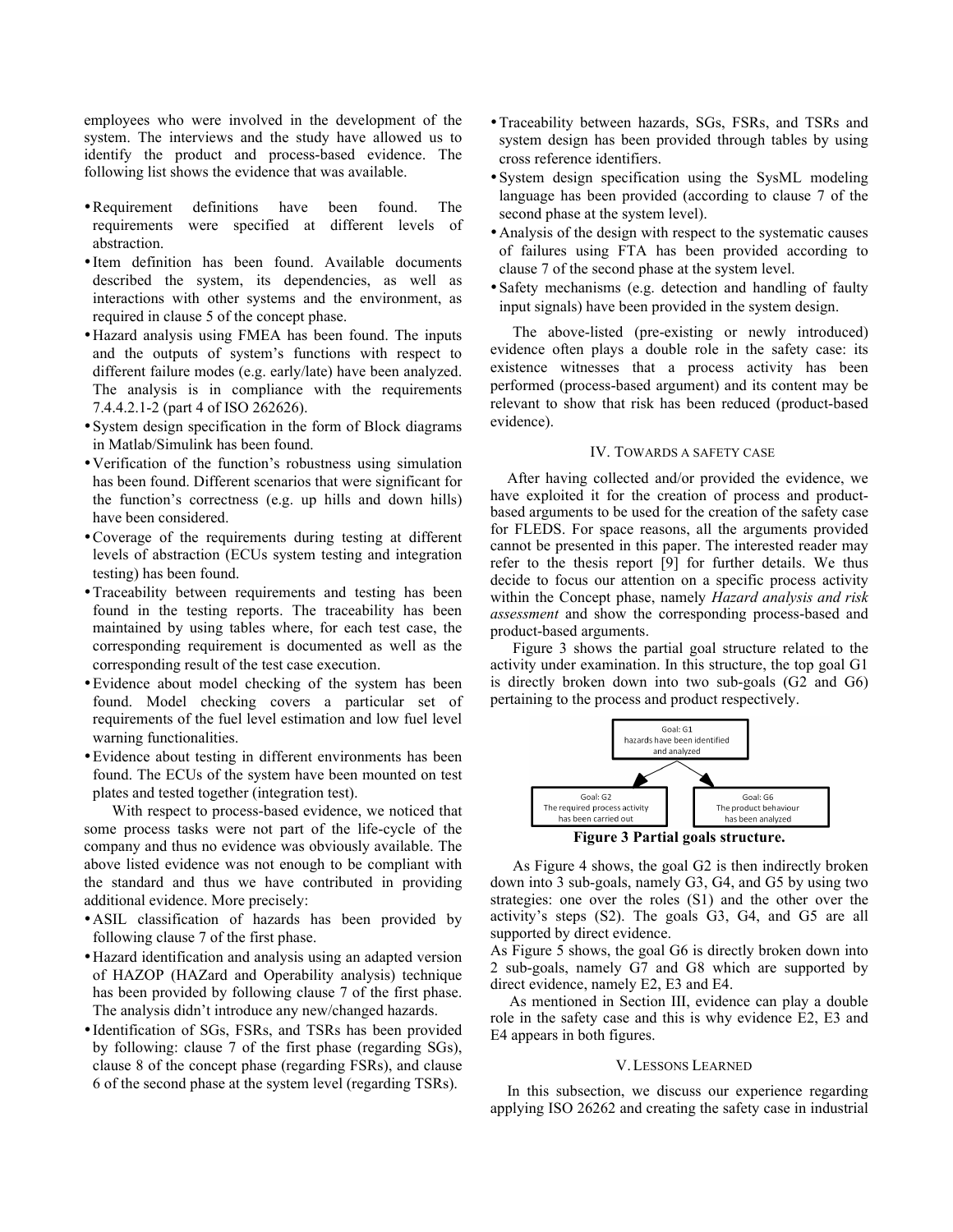settings not familiar with ISO 26262. By comparing the lifecycle defined in ISO 26262 and the life-cycle used by the company, we have realized that:

- •Some work-products considered mandatory by the standard were not contemplated by the life-cycle used in the company and thus the life-cycle must be adapted.
- •Traceability between the life-cycle work-products (e.g. SG, FSR, and TSR) is fundamental and thus it must be pursued and maintained. The company, currently, does not have a systematic approach to support traceability. A good approach would be a model-based approach.
- •Studying ISO 26262 and discussing it with the company's employees has permitted us to achieve an operational interpretation allowing us to map available and supposed evidence with required evidence. Moreover, the company has developed a deeper interest in the standard.
- The application of FTA, as recommended by ISO 26262, has resulted to be useful to achieve a complementary examination of the system. Thus the company developed an interest in using the technique in the future.

By building the safety case, we have realized that:

- •Product-based evidence should show that the system has the required safe behavior. For instance, when something wrong happens, the system should be able to fail in a safe way. This evidence should stem from activities such as verification (e.g. testing, model-checking), and simulation. From an end-user perspective, the product behavior is more important than the process adopted to develop the product. Thus, at a first glance, product-based arguments (showing that the risk has been mitigated), may appear more important than process-based arguments. However, there is a need for confidence in the evidence provided in the product-based arguments and thus process-based arguments play a significant role as well. Thus to have a good and more convincing safety case for the system, both of the arguments (process-based and product-based) should be provided in the safety case since they complement each other. Moreover, process-based arguments should be clearly separated from product-based arguments to enable reusability as well as ease of check by regulators. However, it is not trivial to avoid evidence repetition, in the case the evidence needed to show that a process task has been fulfilled overlaps with the evidence needed to show that the product behaves as required.
- •Even though we have limited our attention to a rather simple sub-system, this experience has allowed us to realize that in the case of full compliance with the standard; even rather simple systems entail complex safety cases as the standard requires almost 100 work products that result from meeting all the requirements through different phases of the life-cycle. Thus mastering the complexity of the safety cases is challenging. Modularity and usage of patterns can help but it is only through a significantly long experience that safety case writers can acquire the needed expertise to achieve well-structured safety case.
- •It is not always obvious to understand how to provide evidence and the risk of unfounded safety cases is concrete.
- •Evidence may be hidden either because it is not documented or because awareness about it is lacking. Thus it is highly recommended to train the staff with respect to ISO 26262 to increase awareness about the required evidence so that it can be provided quickly in case safety experts need it to build safety cases.



**Figure 4 Goal structure for the process-based argument.**



**Figure 5 Goal structure for the product-based argument.**

### VI. RELATED WORK

To our knowledge, only a few studies present industrial experiences of certifying systems, or building safety-cases, in compliance with ISO 26262. Born et al. present in [17] their experiences from the application of ISO 26262 in various projects, most interestingly in a project executed at a German car manufacturer. Although the paper does not elaborate on the issue of building safety-cases, the experiences are significant with respect to building safetycases in compliance with ISO 26262. Their experiences advocate three main issues of incorporating the standard to car manufacturers and suppliers.

The first issue is that organizations are in favor of the already existing internal safety processes and reluctant to quick transformations to externally imposed processes. This result is consistent with the results of an investigation carried out by Kienle et al. in [16], where an industrial questionnaire showed that internal guidelines, codes and standards are ranked as more important than externally ones.